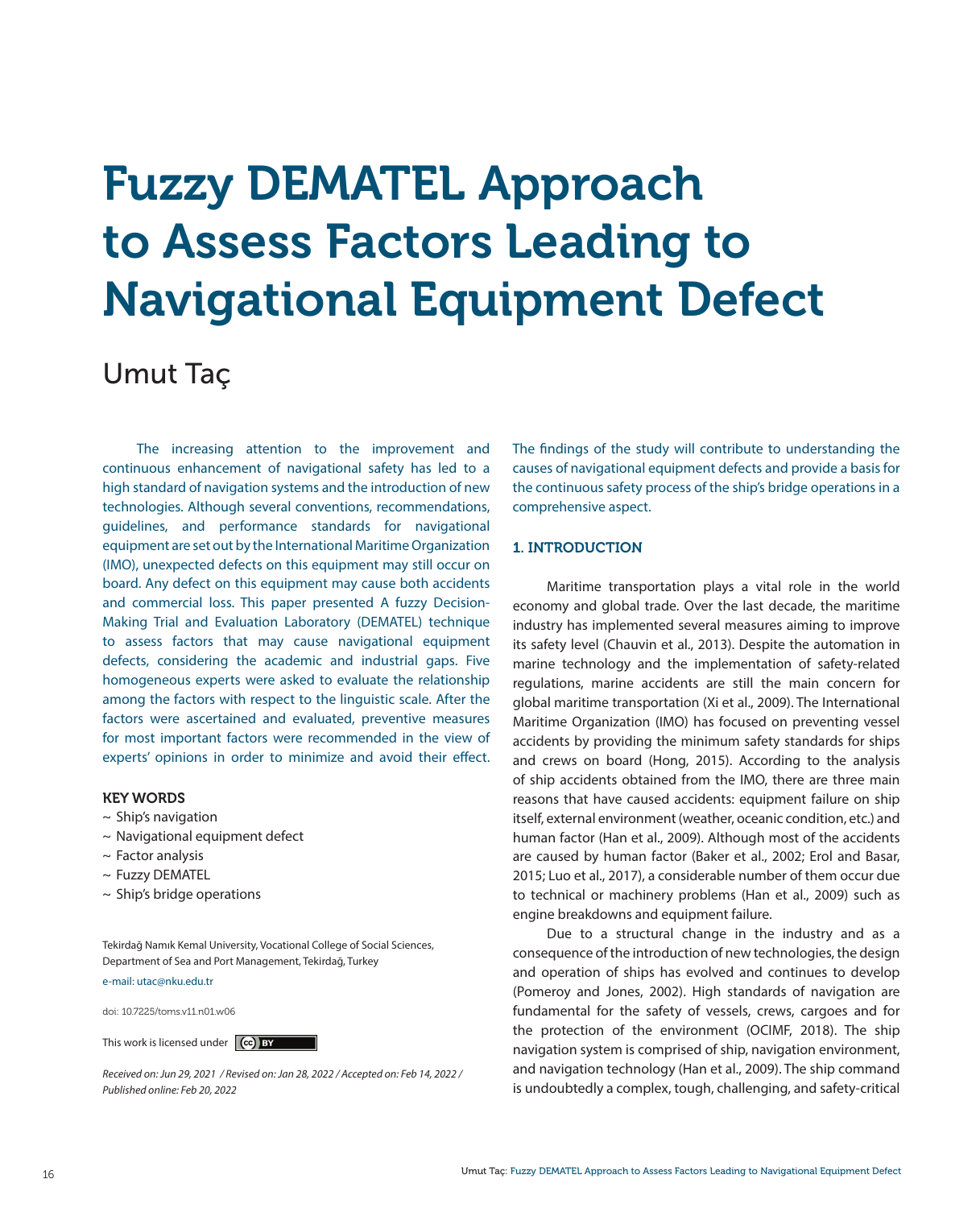task. Various interactive technologies and systems are used to assist the ship command that need to be designed with usability in mind in order to allow ease of use and not pose additional burdens to marine officers (Papachristos et al., 2012).

Commercial vessels are equipped with navigational equipment and tools such as gyro and magnetic compasses, ECDIS, automatic identification system (AIS), voyage data recorder (VDR), radars, speed and distance log devices, echo sounder, GPS receivers, etc. A considerable amount of literature has been published on navigational equipment, which may help to better understand its importance. AIS provides static and dynamic information of the vessels, such as the vessel's ID, name, width, length, type, and real manoeuvring behaviour of a vessel, such as longitude, latitude, heading, course, speed, draft, etc. It also transfers the sailing status information between vessels, and from vessels to shore or vice versa (Wu et al., 2020). Therefore, AIS data are an important source of information that facilitates decision-making in collision avoidance (Tsou, 2016). AIS data have been used in ship collision analysis, ship's behaviour detection, ship traffic characteristics, and ship emissions (Yan et al., 2020). The information availability from radar and Automatic Radar Plotting Aid (ARPA) forms the basis of several techniques that may assist in the safe navigation of vessels (Bole et al., 2013). Radar is the most important sensor for navigation or port management since it is capable of detecting vessels, waterfronts, and rocks actively (Ma et al., 2016). ARPA Radar system estimates variables such as the Closest Point of Approach (CPA) and Time to the Closest Point of Approach (TCPA) and includes software necessary to carry out a trial manoeuvre for a single target or group of targets (Ozoga and Montewka, 2018). ARPA Radar is widely used in the estimation of target optimization and collision risk (Ma et al., 2015; Chaturvedi, 2019; Stateczny, 2001; Xiaorui and Changchuan, 2011). The electronic chart display and information system (ECDIS) is another revolutionary new technology for modern navigation after ARPA and GPS (Tsou, 2016). ECDIS is a safety-relevant and software-based system with multiple options for display and integration, which is used to meet chart carriage requirements (Rutkowski, 2018). Much of the current literature on ECDIS pays particular attention to route planning, collision avoidance (Porathe et al., 2013; Tsou, 2016; Köckritz et al., 2016), performance analysis and development of ECDIS (Kastrisios and Pilikou, 2017; Žuškin et al., 2017; Wan et al., 2005), and training research (Legieć, 2016; Brčić et al., 2019). Gyro compass has become an indispensable instrument in almost all merchant ships or naval vessels due to its ability to detect the direction of true North. A great deal of previous research into gyro compass has focused on the ship's movement analysis (Pinheiro et al., 2016), heading estimation (Gade, 2016) and compass errors and calibration (Ackerman, 1965). Overall, these studies indicate the importance of navigational equipment. Although we have mentioned only certain items of navigational equipment in our literature review, the importance of others is also very obvious.

Any breakdown or defect of this equipment and tools may cause undesirable marine accidents, which can result in fatalities, injuries, cargo loss, pollution, etc. In addition, they may lead to commercial loss because of high repair costs or replacement of equipment, off-hire time due to restriction to port and channel entry, etc.

In this study, considering the importance of navigational equipment, common causes of equipment defects are discussed in detail. In this context, this paper aims to present a methodological approach to assess factors that may cause navigational equipment defects. To achieve this aim, the Fuzzy DEMATEL technique is used to identify and quantify the influence factors of navigation equipment defects. While some research has been carried out on both navigation equipment and the Fuzzy DEMATEL approach in the literature, there is no single study that focuses on the equipment defects. Therefore, this study will narrow the literature gap and also contribute to the maritime domain. This paper is composed of four themed chapters. A brief introduction and literature review regarding navigational equipment are given in this Chapter. Chapter 2 indicates methodologies used in the paper. The application of the proposed methodology and the results of analysis are shown in Chapter 3. The final Chapter provides a conclusion and the contribution of the study.

## 2. METHODOLOGICAL BACKGROUND

This study integrates the fuzzy sets and DEMATEL technique to assess factors that may cause navigational equipment defects. The fuzzy-DEMATEL model integrates the fuzzy linguistic aspect of the fuzzy theory with DEMATEL method (Wu and Lee, 2007). Applying DEMATEL in a fuzzy context allows examining the causal relationships of fuzzy variables and specifying the level of interactive influence among variables (Tsai et al., 2015).

Most research on Fuzzy Dematel has been carried out in the area of management and supply chain (Jassbi et al., 2011; Govindan et al, 2015; Acuña-Carvajal et al., 2019; Jeng, 2015; Tooranloo et al, 2017; Mirmousa and Dehnavi, 2016; Keskin, 2015). Also, numerous studies on Fuzzy Dematel have been carried out in different transportation systems such as land transportation (Baykasoğlu et al., 2013; Galehdar et al, 2018), aviation (Haghighat, 2017), maritime transportation (Mentes et al., 2015; Akyuz and Celik, 2015; Tac et al, 2020). Energy, construction, education, and tourism are the other industries in which Fuzzy Dematel studies were carried out (Muhammad and Cavus, 2017; Ocampo et al., 2018; Mangla et al., 2018; Mavi and Standing, 2018). Researchers mostly attempted to access critical factors and to evaluate relationships among the factors.

Methodologies of each method and integration of them are expressed in detail in the following section.

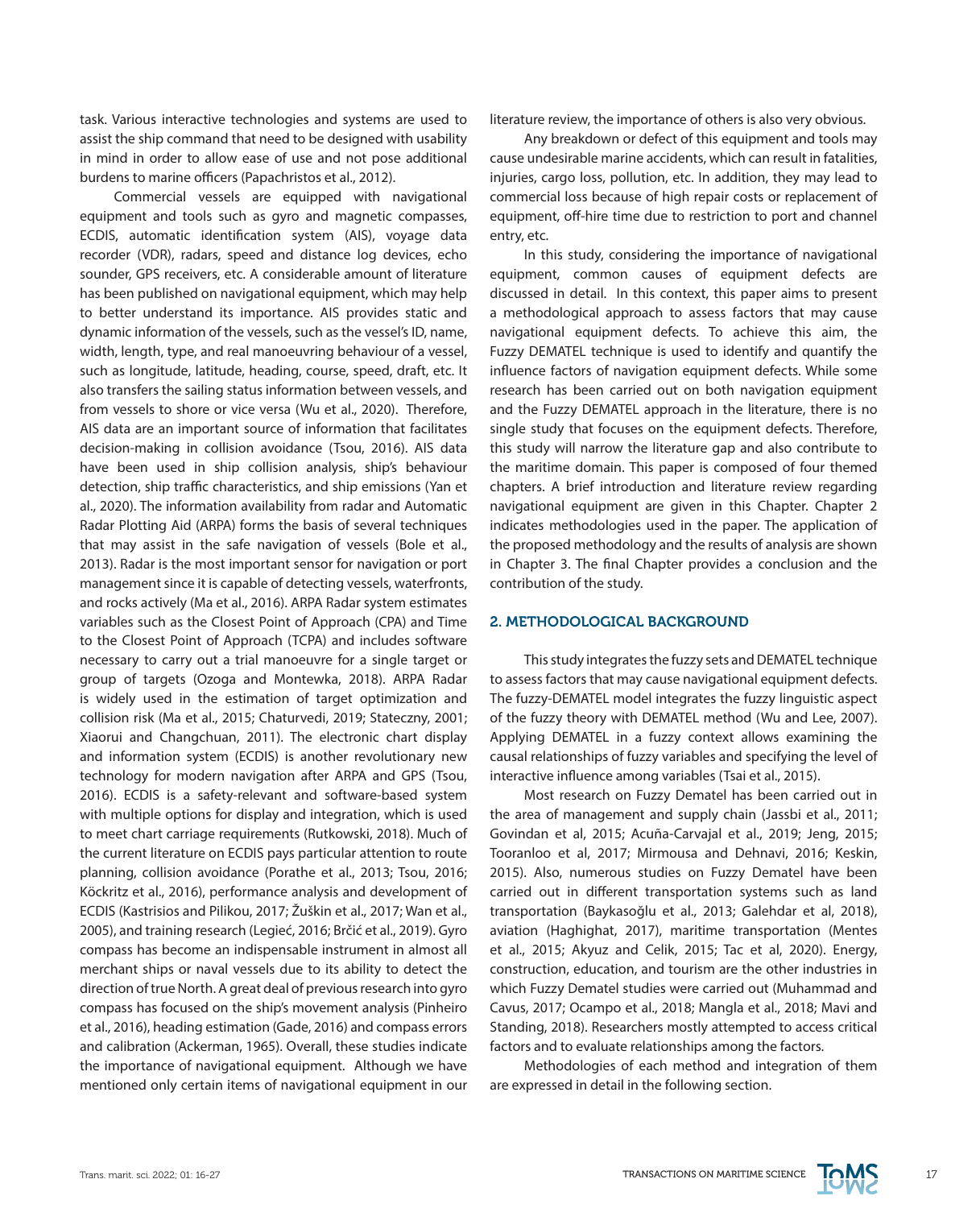# 2.1. Fuzzy Sets

Various problems in system identification involve characteristics that are fundamentally non-probabilistic in nature (Zadeh, 1965). In response to this situation, Zadeh introduced the fuzzy set theory in 1965 as an alternative to probability theory (Höhle, 1996). The fuzzy set theory deals with linguistic variable problems in the real world (Gharakhani, 2012). Since its inception in 1965, the theory of fuzzy sets has advanced in a variety of ways and in many disciplines (Zimmermann, 2010). In fuzzy logic, fuzzy numbers are obtained by converting experts' linguistic statements. Triangular fuzzy numbers are shown as a triplet  $\tilde{A} = (I,m,u)$  where I, m, and u points out lower, medium, and upper numbers of the fuzzy sets x≤y≤z). The membership function of a triangular fuzzy number can be illustrated as follows (Zadeh, 1965):



Figure 1. Triangular fuzzy number.



Figure 1 illustrates triangular fuzzy numbers, while Table 1 shows the relationship between the linguistic terms and triangular fuzzy numbers; Figure 2 demonstrates fuzzy rating and the function of membership in turn.

Figure 2. Fuzzy rating and their membership function.

x

#### Table 1.

Relationship among linguistic terms and triangular fuzzy numbers.

| Linguistic terms         | Triangular fuzzy numbers |
|--------------------------|--------------------------|
| No influence (No)        | (0, 0, 0.25)             |
| Very low influence (VL)  | (0, 0.25, 0.5)           |
| Low influence (L)        | (0.25, 0.5, 0.75)        |
| High influence (H)       | (0.5, 0.75, 1)           |
| Very high influence (VH) | (0.75, 1, 1)             |

## 2.2. DEMATEL Technique

Gabus and Fontela (1972) define the DEMATEL method as one of the useful multi-criteria decision-making model generally used to negotiate complex and comprehensive decision-making problems. By visualization, the method aims to find out the cause and effect relationship among the criteria in terms of graph theory that permits analyzing and explaining the problem

(Lin and Tzeng, 2009; Lin, 2013). The main steps of DEMATEL are defined as follows (Celik and Akyuz, 2015):

Step 1: Define critical and effective factors of the problem by expert opinion, literature review, or brainstorming. Identify the evaluation criteria and lay out the fuzzy linguistic scale for experts' pairwise evaluation. Establish the direct relation matrix when real values are obtained by converting experts' linguistic assessments.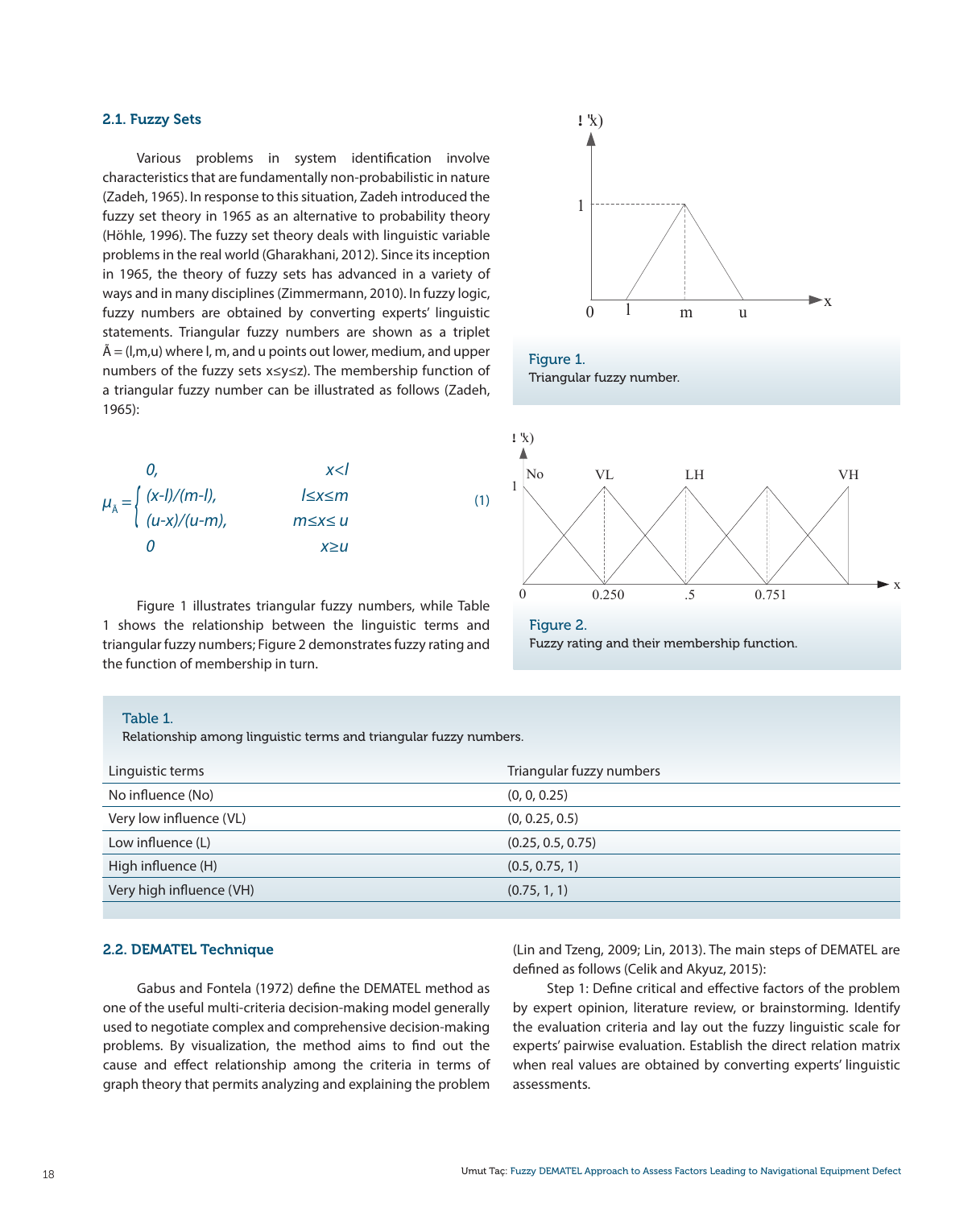$A = [a_{ij}]$ , where A is a nxn non-negative matrix,  $a_{ij}$  states the direct impact of factor i on factor j; and when  $i = j$ , the diagonal elements  $a<sub>ii</sub> = 0$ .

Step 2: Figure out a normalized direct relation matrix  $D = [d_{ii}]$ , by using the equations below:

$$
s = \frac{1}{\sum_{1 \le i \le n} \sum_{j=1}^{n} a_{ij}} i, j = 1, 2, ..., n.
$$
 (2)

$$
D = s.A \tag{3}
$$

Step 3: Acquire a total-relation matrix (T) by use of Equation (4). I represents nxn identity matrix.

$$
T = D (I - D)^{-1}
$$
 (4)

Step 4: Calculate the sum of the rows and columns of matrix T. r<sub>i</sub> and c<sub>j</sub> are determined through the following Equations 5 and 6 respectively. While r<sub>i</sub> states all the direct and indirect influence given by the criterion i to all the other factors (Eq. 5), c<sub>j</sub> provides the degree of the influenced impact (Eq. 6).

$$
r_{i} = \sum_{1 \leq j \leq n} t_{ij} \tag{5}
$$

$$
c_j = \sum_{1 \le i \le n} t_{ij} \tag{6}
$$

Step 5: Finally, figure the cause and effect relationship diagram with reference to the  ${\sf r}_{\sf i}$  +  ${\sf c}_{\sf j}$  and  ${\sf r}_{\sf i}$  -  ${\sf c}_{\sf j}$ .

# 2.3. Fuzzy DEMATEL

Integration of fuzzy sets and DEMATEL method are expressed step by step (Akyuz and Celik, 2015; Tsai et al., 2015).

Step 1 - Consult the experts whose judgments are reliable due to their knowledge, skill, and experience.

Step 2 - Determine factors and construct fuzzy scale: critical factors are specified to carry out evaluation. Afterwards,

linguistic variable is used in accordance with the five fuzzy scales (no influence, very low influence, low influence, high influence, and very high influence), and the corresponding triangular fuzzy members are determined.

Step 3 - Obtain evaluation of the group decision-makers: the pairwise comparison is built by using linguistic variables. Then, fuzzy assessments are transformed into defuzzified and aggregated as a crisp value. Eventually, initial direct-relation fuzzy matrix Ē is established by using the following equations respectively.

$$
\bar{\mathbf{E}} = \begin{bmatrix} 0 & \dots & \bar{\mathbf{E}}_{1n} \\ \vdots & \ddots & \vdots \\ \bar{\mathbf{E}}_{1n} & \dots & 0 \end{bmatrix}
$$
 (7)

$$
\bar{e}_{ij} = (I_{ij}, m_{ij}, u_{ij})
$$
\n(8)

Step 4 - Construct a normalized direct-relation fuzzy matrix: this matrix is built by using the following equations where  $\beta_{\text{\tiny{i}}}$  and γ stand for triangular fuzzy numbers.

$$
\beta_{i} = \sum \bar{e}_{ij} = \sum_{j=1}^{n} I_{ij} \sum_{j=1}^{n} m_{ij} \sum_{j=1}^{n} u_{ij}
$$
 (9)

$$
y = \max\left(\sum_{j=1}^{n} u_{ij}\right) \tag{10}
$$

Then, linear scale transformation is implemented to convert the factors into comparable scales. The normalized direct-relation fuzzy matrix F of experts is calculated as follows:

$$
\mathsf{F} = \begin{bmatrix} F_{11} & \cdots & F_{1n} \\ \vdots & \ddots & \vdots \\ F_{1n} & \cdots & F_{nn} \end{bmatrix} \tag{11}
$$

$$
\text{where } f_{ij} = \frac{e_{ij}}{\gamma} = (\frac{e_{ij}}{\gamma},\ \frac{e_{ij}}{\gamma},\ \frac{e_{ij}}{\gamma})
$$

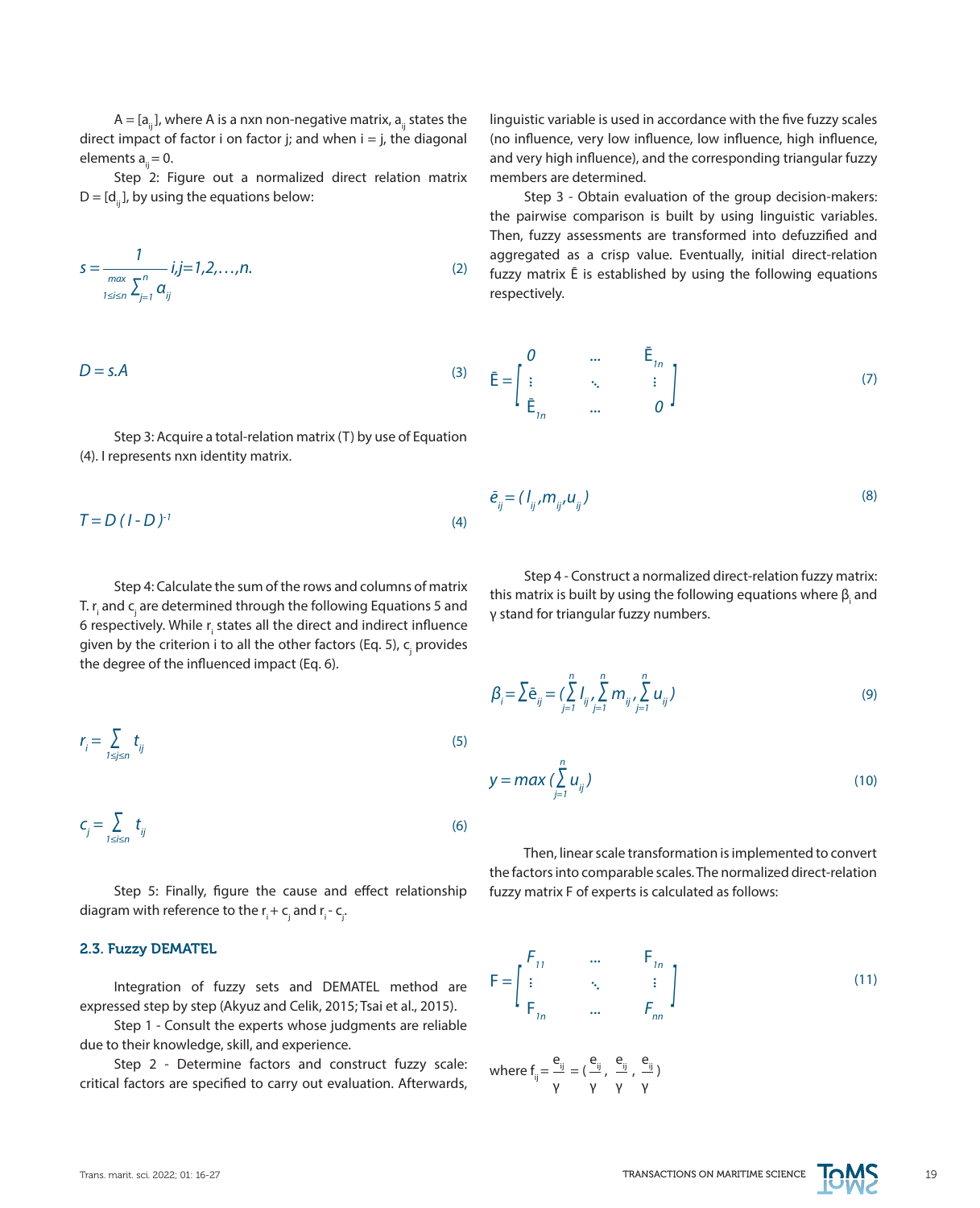Step 5 - Calculate total-relation fuzzy matrix: this matrix is calculated on the basis of lim  $F^{\omega} = 0$ . The crisp case of the totalrelation fuzzy matrix is explained in detail as follows: ω *→* ∞

$$
T = \lim_{\omega \to \infty} (F + F^2 + \dots + F^{\omega})
$$
\n(12)

$$
\mathsf{T} = \begin{bmatrix} t_{11} & \cdots & t_{1n} \\ \vdots & \ddots & \vdots \\ t_{1n} & \cdots & t_{nn} \end{bmatrix} \tag{13}
$$

where  $t_{ii} = ( 1_{ii}''', m_{ii}''', u_{ii}'' )$ 

*Matrix [ lij'' ] = Fl x ( I - Fl ) -1*

(15) *Matrix [ mij'' ] = Fm x ( I - Fm ) -1*

Matrix 
$$
[u_{ij}^{\ \prime\prime}] = F_u x (1 - F_u)^{-1}
$$
 (16)

Step 6 - Analyze the structural model: figure out  ${\sf r_i}+{\sf c_j}$  and  ${\sf r_i}$ -  $\mathsf{c}_{_\mathrm{j}}$  after calculating matrix T. Since  $\mathsf{r}_\mathsf{i}$  +  $\mathsf{c}_{_\mathrm{j}}$  presents the importance of factor i, r<sub>i</sub>-c<sub>j</sub> states the net effect of factor i.

Step 7 – Defuzzify  $r_i$ +  $c_j$  and  $r_i$ -  $c_j$ : defuzzify  $r_i$ +  $c_j$  + and  $r_i$ c<sub>,</sub> by accepting the COA (center of area) defuzzification method proposed by Ross (1995). For a convex fuzzy number δ, a real number z\* corresponding to its center of area can be estimated with the following Equation 17 (Akyuz and Celik, 2015).

$$
z^* = \frac{\int \mu_{\delta}(z) \, z \, dz}{\int \mu_{\delta}(z) \, dz}
$$

The BNP value of a fuzzy number  $G = (I_{ii}, m_{ii}, u_{ii})$  is evaluated by means of the following Equation 18.

$$
BNP_{ij} = \frac{u_{ij} - l_{ij} + m_{ij} - l_{ij}}{3} + l_{ij}
$$
\n(18)

Step 8- Build up cause-effect relation diagram: in the last step, the cause and effect relation diagram is depicted by mapping the dataset of  $r_i + c_j$  and  $r_i$  -  $c_j$ . The calculation can be done according to Step 6.

# 3. APPLICATION

 In this section, the Fuzzy DEMATEL technique is used to identify and quantify the influence factors of navigation equipment defect.

#### $(14)$ 3.1. Problem Statement

(17)

 Since 1959, the International Maritime Organization (IMO) has been set to improve navigational safety by introducing conventions, recommendations and other instruments including both guidelines on navigational issues and performance standards for navigational and communication equipment (IMO, 2020). As per SOLAS Chapter V, navigational systems and equipment must meet the IMO standards and must be approved by the administration to be installed on the bridge, and all these aids must be checked from time to time for their performance and accuracy (SOLAS, 2018). Although all periodic checks on navigational equipment should be conducted and Officers should be familiar with the vessel's equipment and testing requirements, unexpected defects on navigational equipment may still occur on board.

In this study, factors that may cause defects on navigational equipment are analyzed. Then, a detailed survey was carried out with 5 homogeneous experts who work in reputable marine electronics and communication companies that provide services for navigation equipment defects. They all work as service engineers, all have more than 5 years of experience and have performed several navigation equipment defect services. The survey was sent to the experts via e-mail in MS Word format. A detailed explanation of the survey, such as the aim, where the results will be used, how to do pair-wise comparison, etc., was given in the cover letter. The expert judgments' arithmetic means were obtained. Table 2 shows common causes of navigational equipment defect.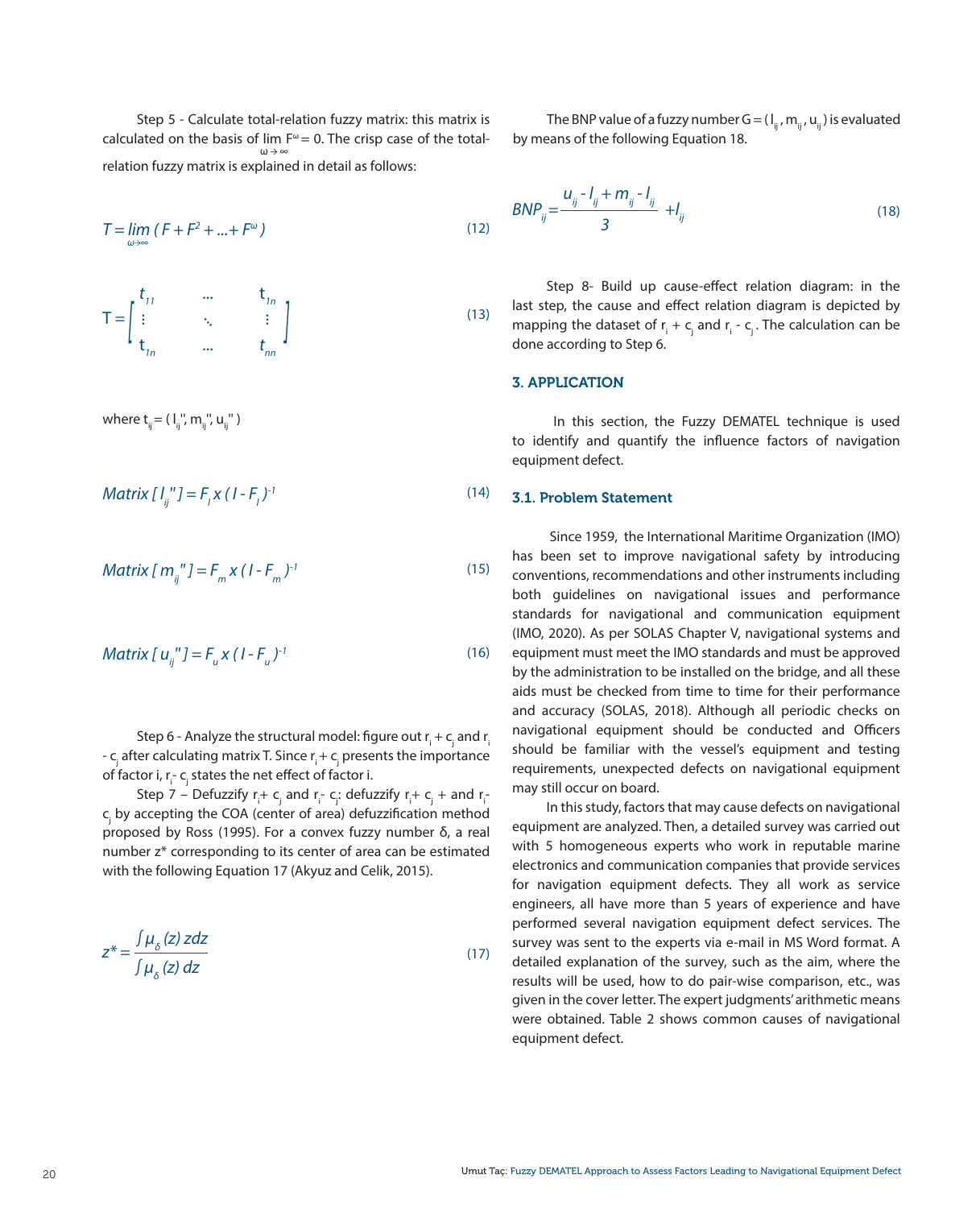Table 2.

Common factors of navigational equipment defect.

| Code            | Factor                                                                                                                                                                 |
|-----------------|------------------------------------------------------------------------------------------------------------------------------------------------------------------------|
| F <sub>1</sub>  | Wear and Tear (i.e., loss of electrical properties of electronic components based on time, freezing of electrical<br>equipment units such as capacitors based on time) |
| F <sub>2</sub>  | Leakage of electricity                                                                                                                                                 |
| F <sub>3</sub>  | Insufficient grounding                                                                                                                                                 |
| F4              | Exposure to dust and fouling                                                                                                                                           |
| F <sub>5</sub>  | Overheating and airless equipment                                                                                                                                      |
| F <sub>6</sub>  | Vibrations of vessel                                                                                                                                                   |
| F7              | Severe weather conditions (i.e., thunderbolt)                                                                                                                          |
| F8              | Use of poor-quality spare parts                                                                                                                                        |
| F <sub>9</sub>  | Use of USB flash drives, cables and other external sources which may carry viruses                                                                                     |
| F <sub>10</sub> | Technician's error and negligence (i.e., bad installation)                                                                                                             |
| F11             | Not carrying out equipment service on time                                                                                                                             |
| F <sub>12</sub> | Breakdowns in operating procedures                                                                                                                                     |
| F13             | Unfamiliarity of officers with equipment                                                                                                                               |
| F14             | Not tracking and rectifying failure alarms on time                                                                                                                     |
|                 |                                                                                                                                                                        |

# 3.2. Analysis of Respondents - Empirical Analysis

A comprehensive survey was performed with five experts. The experts evaluated the relationship among the factors that may cause defect on navigational equipment with respect to the linguistic scale presented in Table 1. Then, the arithmetic means of their judgements were obtained. Accordingly, Table 3 shows linguistic assessments of the five experts.

# Table 3.

Linguistic assessments of marine experts.

|                 | F <sub>1</sub>     | F <sub>2</sub>     | F <sub>3</sub>     |   | F13                | F14                |
|-----------------|--------------------|--------------------|--------------------|---|--------------------|--------------------|
| F <sub>1</sub>  | NO, NO, NO, NO, NO | VH, VH, VH, VH, VH | VH, VL, VH, VH, H  | . | VH, VL, VH, L, H   | VH, NO, VH, VH, H  |
| F <sub>2</sub>  | VH, H, VH, H, VH   | NO, NO, NO, NO, NO | VH, VL, VH, L, NO  | . | H, VL, H, NO, L    | H, NO, H, VH, H    |
| F <sub>3</sub>  | VH, H, VH, H, H    | VH, VL, VH, H, VH  | NO, NO, NO, NO, NO | . | VL, VL, VL, NO, NO | VL, NO, VL, VL, NO |
| F4              | VH, VH, VH, H, H   | H, VL, H, L, L     | VL, VL, VL, VL, NO | . | VL, L, VL, NO, NO  | NO, NO, NO, NO, NO |
| F5              | L, VH, L, H, H     | NO, L, NO, L, VH   | H, VL, H, VL, NO   | . | H, NO, H, NO, NO   | H, NO, H, NO, NO   |
| F6              | NO, H, NO, VL, NO  | H, L, H, VL, NO    | VL, VL, VL, VL, NO | . | NO, NO, NO, NO, NO | NO, NO, NO, NO, NO |
| F7              | H, H, H, L, NO     | H, L, H, VL, H     | H, L, H, L, NO     | . | NO, NO, NO, VL, NO | NO, NO, NO, L, NO  |
| F <sub>8</sub>  | VH, VH, VH, VH, VH | VH, H, VH, H, VH   | H, H, H, VH, NO    | . | NO, VL, NO, NO, NO | NO, VL, NO, NO, NO |
| F9              | NO, VL, NO, H, L   | NO, VL, NO, VL, NO | NO, NO, NO, NO, L  | . | VH, VL, VH, L, NO  | VH, NO, VH, VH, NO |
| F <sub>10</sub> | H, VH, H, VH, NO   | L, VH, L, VH, VH   | VH, VH, VH, VH, NO | . | NO, VL, NO, VL, NO | NO, H, NO, NO, NO  |
| F11             | H, H, H, VH, VH    | VL, L, VL, VH, H   | VL, VL, VL, VH, NO | . | NO, VL, NO, NO, NO | NO, VL, NO, VL, NO |
| F12             | H, VL, H, VL, NO   | VL, NO, VL, VL, H  | VL, NO, VL, NO, L  | . | VH, VL, VH, VH, VH | VH, H, VH, VH, VH  |
| F13             | NO, L, NO, H, NO   | H, VL, H, H, NO    | VL, VL, VL, H, NO  | . | NO, NO, NO, NO, NO | VH, VH, VH, VH, NO |
| F14             | VH, H, VH, L, L    | H, VL, H, NO, H    | VL, VL, VL, NO, NO | . | VH, L, VH, L, NO   | NO, NO, NO, NO, NO |

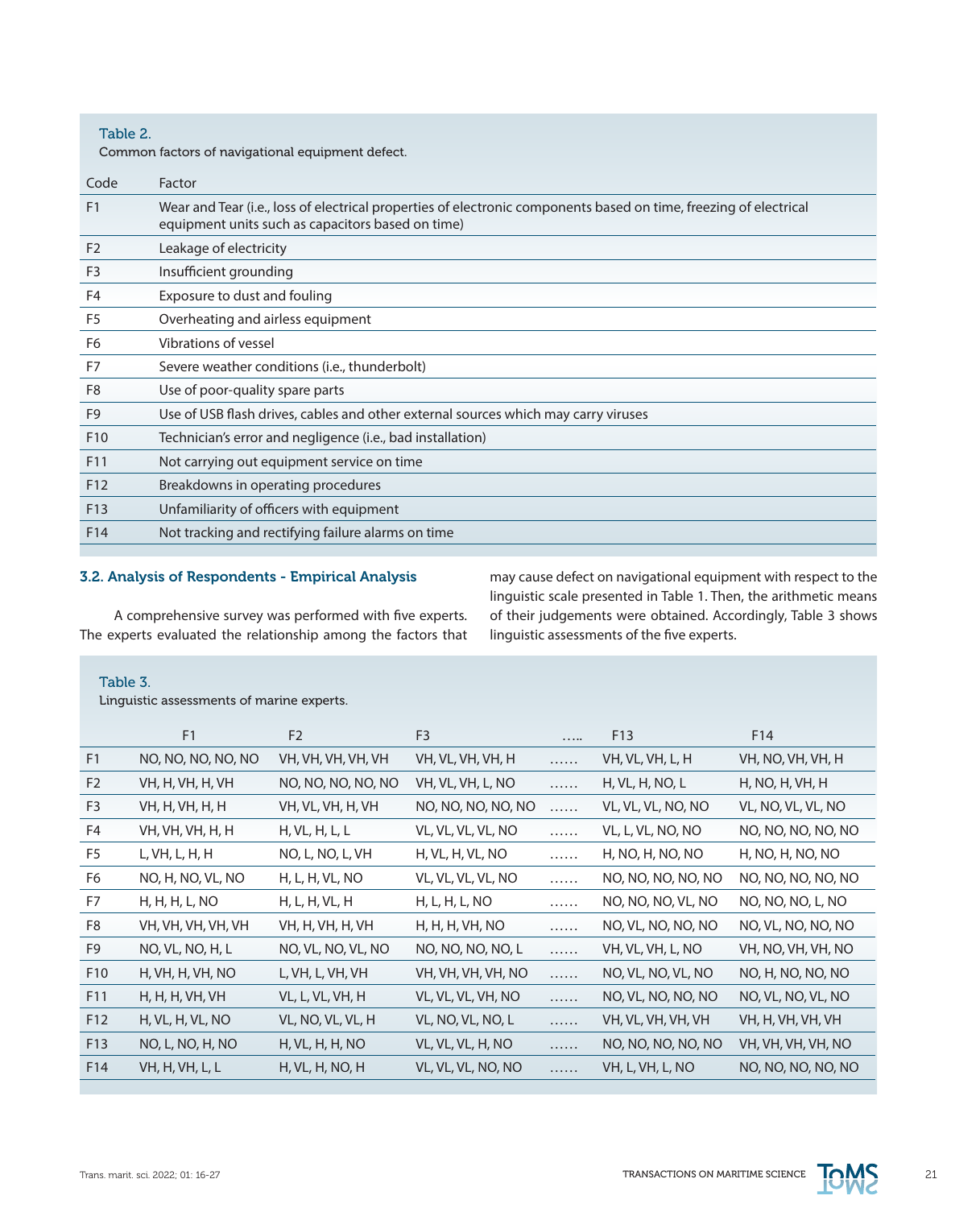Firstly, an initial direct-relation fuzzy matrix, figured in Table 4, was constructed as per the experts' evaluation. Secondly, a normalized direct-relation fuzzy matrix shown in Table 5 was

figured out by means of Equations 13-15. Thirdly, a total-relation fuzzy matrix was calculated by means of Equations 16-20 provided in Table 6.

| Table 4.       |                                       |                  |                   |          |                   |                    |
|----------------|---------------------------------------|------------------|-------------------|----------|-------------------|--------------------|
|                | Initial direct-relation fuzzy matrix. |                  |                   |          |                   |                    |
|                |                                       |                  |                   |          |                   |                    |
|                | F <sub>1</sub>                        | F <sub>2</sub>   | F <sub>3</sub>    | $\cdots$ | F <sub>13</sub>   | F <sub>14</sub>    |
| F <sub>1</sub> | (0, 0, 0.25)                          | (0.75, 1, 1)     | (0.55, 0.8, 0.9)  | $\cdots$ | (0.45, 0.7, 0.85) | (0.55, 0.75, 0.85) |
| F <sub>2</sub> | (0.65, 0.9, 1)                        | (0, 0, 0, 25)    | (0.35, 0.55, 0.7) | $\cdots$ | (0.25, 0.45, 0.7) | (0.45, 0.65, 0.85) |
| F <sub>3</sub> | (0.6, 0.85, 1)                        | (0,550,8,0.9)    | (0, 0, 0, 25)     | $\cdots$ | (0, 0.15, 0.4)    | (0, 0.15, 0.4)     |
| $\vdots$       |                                       |                  |                   |          |                   | $\bullet$          |
| F13            | (0.15, 0.25, 0.5)                     | (0.3, 0.5, 0.75) | (0.1, 0.3, 0.55)  | $\cdots$ | (0, 0, 0.25)      | (0.6, 0.8, 0.85)   |
| F14            | (0.5, 0.75, 0.9)                      | (0.3, 0.5, 0.75) | (0, 0.15, 0.4)    | $\cdots$ | (0.4, 0.6, 0.75)  | (0, 0, 0.25)       |
|                |                                       |                  |                   |          |                   |                    |

#### Table 5.

Normalized direct-relation fuzzy matrix.

|                 | F <sub>1</sub>     | F <sub>2</sub>     | F <sub>3</sub>     | $\cdots$  | F <sub>13</sub>    | F <sub>14</sub>    |
|-----------------|--------------------|--------------------|--------------------|-----------|--------------------|--------------------|
| F <sub>1</sub>  | (0, 0, 0.02)       | (0.07, 0.09, 0.09) | (0.05, 0.07, 0.08) | $\cdots$  | (0.04, 0.06, 0.08) | (0.05, 0.07, 0.08) |
| F <sub>2</sub>  | (0.06, 0.08, 0.09) | (0, 0, 0.02)       | (0.03, 0.05, 0.06) | $\cdots$  | (0.02, 0.04, 0.06) | (0.04, 0.06, 0.08) |
| F <sub>3</sub>  | (0.06, 0.08, 0.09) | (0.05, 0.07, 0.08) | (0, 0, 0.02)       | $\cdots$  | (0, 0.01, 0.04)    | (0, 0.01, 0.04)    |
|                 |                    |                    |                    | $\bullet$ |                    |                    |
| F <sub>13</sub> | (0.01, 0.02, 0.05) | (0.03, 0.05, 0.07) | (0.01, 0.03, 0.05) | $\cdots$  | (0, 0, 0.02)       | (0.06, 0.07, 0.08) |
| F <sub>14</sub> | (0.05, 0.07, 0.08) | (0.03, 0.05, 0.07) | (0, 0.01, 0.04)    | $\cdots$  | (0.04, 0.06, 0.07) | (0, 0, 0.02)       |
|                 |                    |                    |                    |           |                    |                    |

#### Table 6.

Total-relation fuzzy matrix.

|                 | F1                 | F <sub>2</sub>     | F <sub>3</sub>     | $\cdots$  | F <sub>13</sub>    | F14                |
|-----------------|--------------------|--------------------|--------------------|-----------|--------------------|--------------------|
| F <sub>1</sub>  | (0.03, 0.08, 0.27) | (0.09, 0.15, 0.32) | (0.06, 0.12, 0.27) | $\cdots$  | (0.05, 0.10, 0.24) | (0.06, 0.11, 0.25) |
| F <sub>2</sub>  | (0.07, 0.13, 0.29) | (0.02, 0.05, 0.21) | (0.04, 0.08, 0.22) | $\cdots$  | (0.03, 0.07, 0.20) | (0.05, 0.09, 0.22) |
| F <sub>3</sub>  | (0.07, 0.12, 0.28) | (0.06, 0.11, 0.26) | (0.01, 0.04, 0.17) | $\ddotsc$ | (0.01, 0.04, 0.17) | (0.01, 0.04, 0.17) |
|                 |                    |                    |                    |           |                    |                    |
| F <sub>13</sub> | (0.03, 0.07, 0.24) | (0.04, 0.08, 0.25) | (0.01, 0.05, 0.20) | $\cdots$  | (0.01, 0.03, 0.16) | (0.07, 0.11, 0.22) |
| F <sub>14</sub> | (0.06, 0.11, 0.26) | (0.04, 0.08, 0.23) | (0.01, 0.04, 0.17) | $\cdots$  | (0.05, 0.08, 0.19) | (0.01, 0.03, 0.15) |
|                 |                    |                    |                    |           |                    |                    |

The fuzzy values of  $r_i$ ,  $c_j$ ,  $r_i + c_j$ ,  $r_i$ -  $c_j$  shown in Table 7 were calculated using total-relation matrix. Afterwards, defuzzification process was carried out to convert the fuzzy numbers into crisp values. The crisp values of  $r_i$ ,  $c_j$ ,  $r_i + c_j$ ,  $r_i - c_j$  shown in Table 8 enabled to provide the cause and effect relation.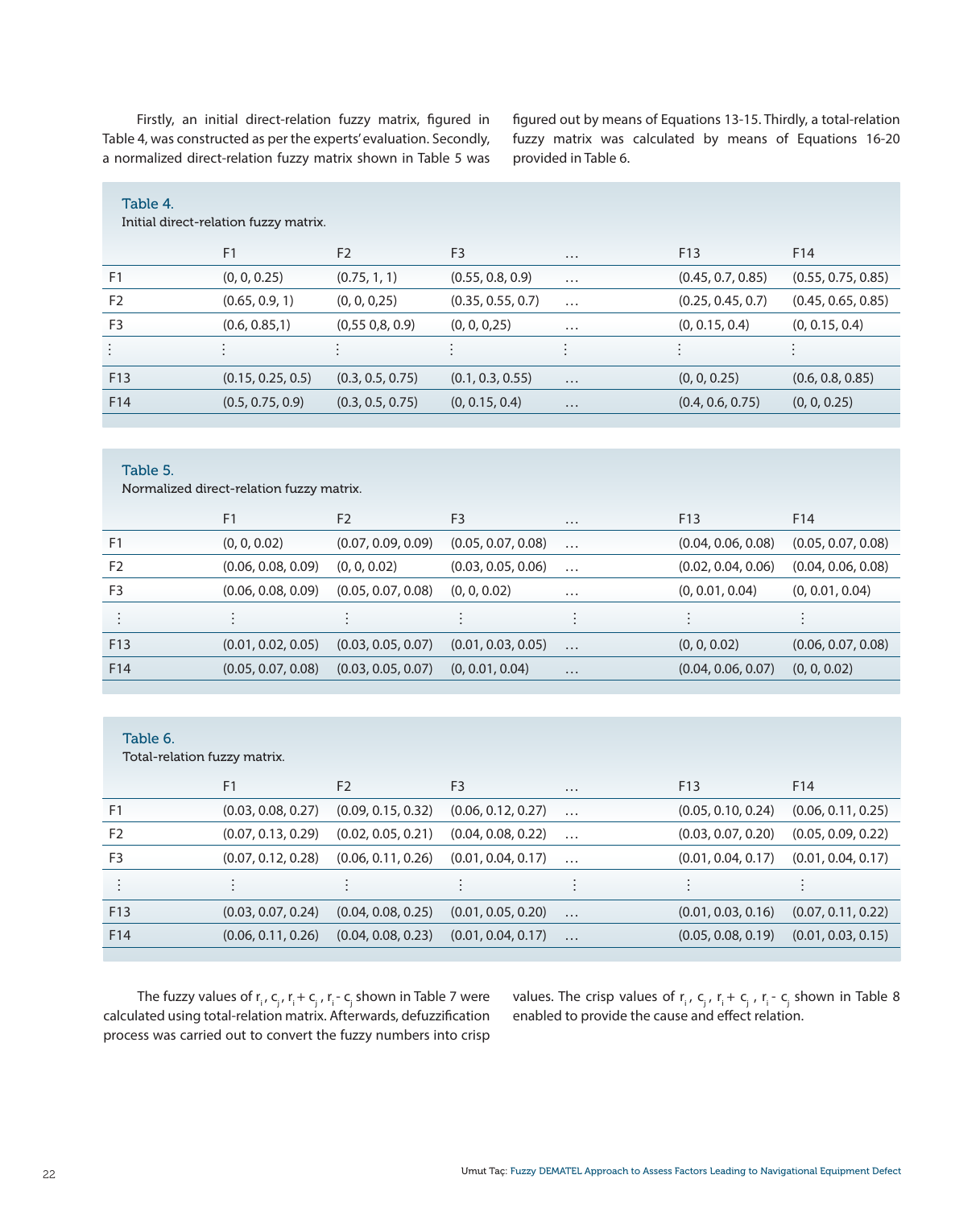# Table 7.

Table 8.

Fuzzy values of  $r_i^{}, c_j^{}, r_i^{} + c_j^{}, r_i^{} - c_j^{}$ .

|                |                    |                    | $r + c$            | r. - c.                |
|----------------|--------------------|--------------------|--------------------|------------------------|
| F <sub>1</sub> | (0.64, 1.26, 3.38) | (0.59, 1.37, 3.57) | (1.23, 2.64, 6.96) | $(-2.93, -0.11, 2.79)$ |
| F <sub>2</sub> | (0.43, 0.91, 2.80) | (0.68, 1.24, 3.34) | (1.11, 2.14, 6.14) | $(-2.91, -0.33, 2.14)$ |
| F <sub>3</sub> | (0.35, 0.82, 2.62) | (0.37, 0.89, 2.73) | (0.72, 1.71, 5.35) | $(-2.38, -0.07, 2.26)$ |
| $\cdots$       | $\cdots$           | $\cdots$           | $\cdots$           | $\cdots$               |
| F13            | (0.42, 0.87, 2.71) | (0.31, 0.73, 2.42) | (0.73, 1.60, 5.13) | $(-2.00, 0.14, 2.40)$  |
| F14            | (0.34, 0.73, 2.45) | (0.41, 0.82, 2.52) | (0.76, 1.56, 4.97) | $(-2.18, -0.09, 2.04)$ |
|                |                    |                    |                    |                        |

|      | $C_i$                                                                      |      |             |             |
|------|----------------------------------------------------------------------------|------|-------------|-------------|
| 1,76 | 1,85                                                                       | 3,61 | $-0,08$     |             |
| 1,38 | 1,75                                                                       | 3,13 | $-0,37$     |             |
| 1,26 | 1,33                                                                       | 2,59 | $-0,06$     |             |
| 1,12 | 1,22                                                                       | 2,34 | $-0,09$     |             |
| 1,21 | 1,56                                                                       | 2,77 | $-0,35$     |             |
| 0,90 | 0,90                                                                       | 1,79 | 0,00        |             |
| 1,17 | 0,85                                                                       | 2,02 | 0,32        |             |
| 1,43 | 1,09                                                                       | 2,52 | 0,35        |             |
| 0,81 | 0,89                                                                       | 1,70 | $-0,07$     |             |
| 1,57 | 1,20                                                                       | 2,77 | 0,37        |             |
| 1,20 | 0,95                                                                       | 2,16 | 0,25        |             |
| 1,12 | 1,47                                                                       | 2,59 | $-0,34$     |             |
| 1,33 | 1,15                                                                       | 2,49 | 0,18        |             |
| 1,18 | 1,25                                                                       | 2,43 | $-0,08$     |             |
|      | Crisp values of $r_i$ , $c_j$ , $r_i$ + $c_j$ , $r_i$ - $c_j$ .<br>$r_{i}$ |      | $r_i + c_i$ | $r_i - c_i$ |

# 3.3. Findings and Discussion

According to the results presented in  $r_i$ ,  $c_j$ ,  $r_i$  +  $c_j$ ,  $r_i$  -  $c_j$  Table 8, the cause-effect relation diagram is shown in Figure 3.

Factors that cause navigational equipment defects can be divided into two significant groups: cause and effect factors.

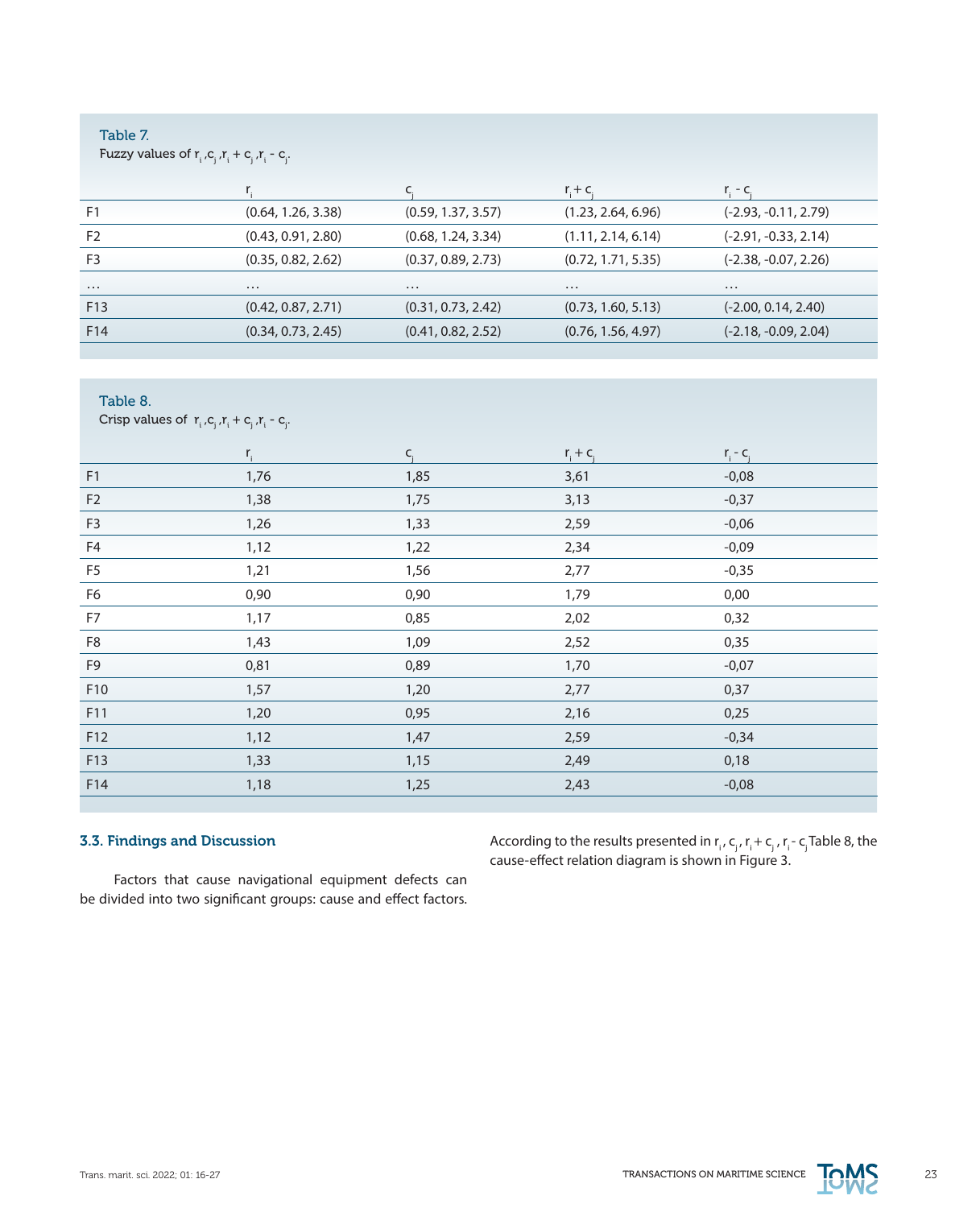

# 3.3.1. Cause Factors

To prevent navigational equipment defects, it is very important to focus on the cause factors. r<sub>i</sub> - c<sub>j</sub> value helps to find significant causal factors that may result in navigational equipment defects. According to Table 8, F10 (Technician error and negligence) has the highest  $r_{i}$  -  $c_{j}$  value of all the factors, which means that it has an important impact. At the same time, F10 has quite a high  $r_i$  value when compared to the other factors. It shows that F10 has a considerable impact on the other factors. Having the second highestr<sub>i</sub> - c<sub>i</sub> value, F8 (Use of poor quality spare parts) is the second most important cause factor. F8 also has quite a high r<sub>i</sub> value. Similarly, F7 (Severe weather conditions) is an important cause factor since it ranks third among all the factors.

# 3.3.2. Effect Factors

Effect factors, which are quickly and easily affected by other factors, can cause a major malfunction considering navigation equipment working process. According to Table 8, F1 (Wear and Tear) has the highest  ${\sf r}_{\sf i}+{\sf c}_{\sf j}$  value of all the factors. Also, it has the highest degree of influential impact index (i) and influential impact index  $(c_i)$  values. In short, F1 has a possible effect that leads to navigational equipment failure. Similarly, F2 (Leakage of electricity) has the second-highest  $r_i + c_j$  value. As it can be seen, thec<sub>j</sub> and r<sub>i</sub> values of F2 are quite high compared with other factors. Another important effect factor that leads to navigational equipment failures is F5 (Overheating and airless equipment) since it has the third-highest  $\mathsf{r}_{_\mathsf{j}}\text{+} \mathsf{c}_{_\mathsf{j}}$  value.

#### 3.4. Preventive Measures Proposal

According to the study results, F10, F8, F7, F1, F2, and F5 are the most important factors that may lead to navigational equipment defects. The experts with a wide experience and knowledge proposed preventive measures against these factors, which are provided in Table 9.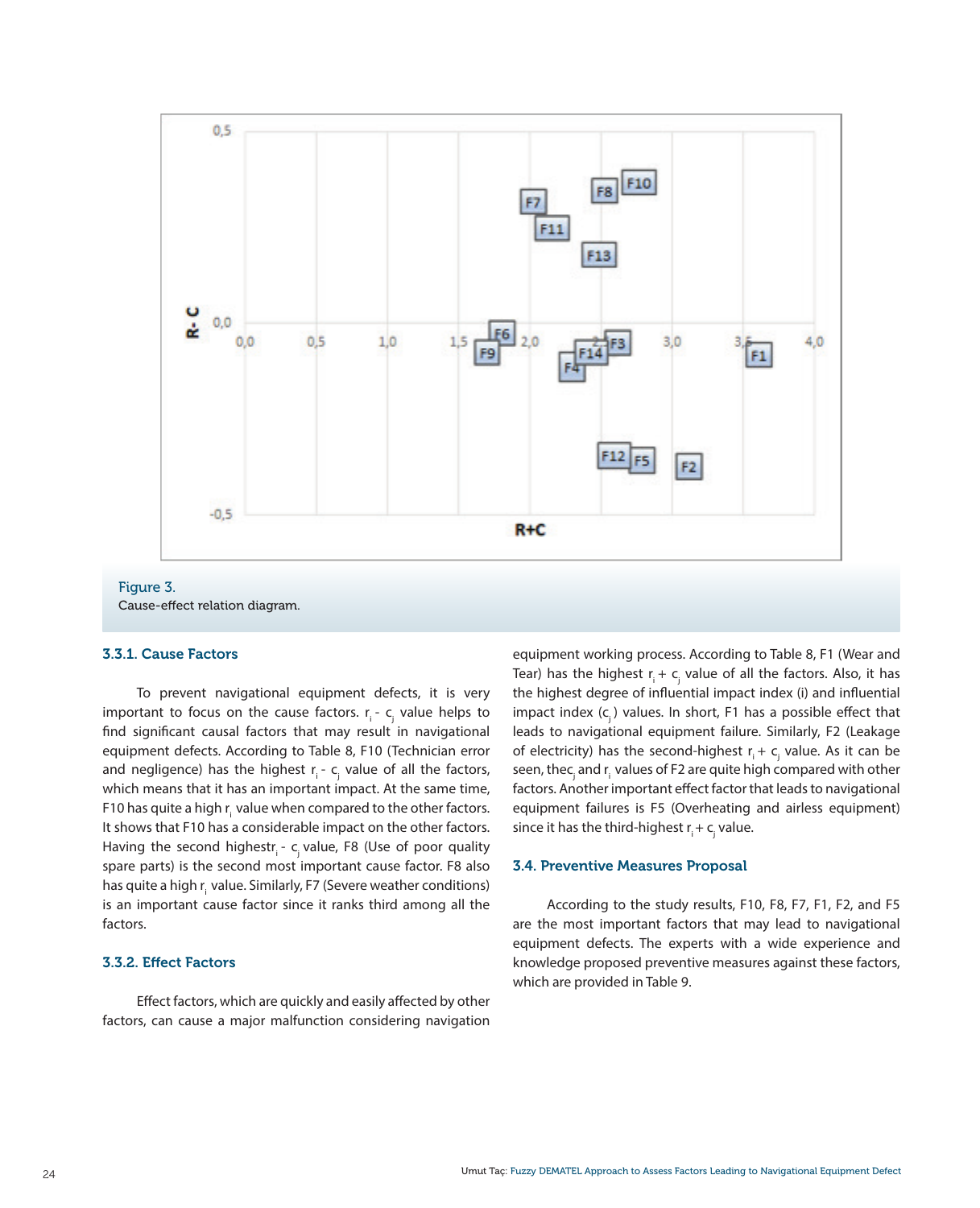Table 9. Preventive measures.

| Factor No       | <b>Factors</b>                    | Suggested preventive actions                                                                                                                                                                                                                                     |
|-----------------|-----------------------------------|------------------------------------------------------------------------------------------------------------------------------------------------------------------------------------------------------------------------------------------------------------------|
| F <sub>10</sub> | Technician's error and negligence | Contracting only competent and certified technicians by the manufacturer.                                                                                                                                                                                        |
| F <sub>8</sub>  | Use of poor-quality spare parts   | Purchasing only genuine spare part by the manufacturer and/or official<br>distribution by the manufacturer.                                                                                                                                                      |
| F7              | Severe weather conditions         | Installation of equipment /material that is non-corrosive. Checking and<br>verifying connections after installation. Sufficient isolation/covering of<br>equipment.                                                                                              |
| F <sub>1</sub>  | Wear and tear                     | Including manufacturer's recommended regular inspection/check/<br>maintenance of the PMS system.<br>Maintaining minimum spare parts on board recommended by the<br>manufacturer.                                                                                 |
| F <sub>2</sub>  | Leakage of electricity            | Including regular Megger test as recommended by the manufacturer of the<br>PMS system.                                                                                                                                                                           |
| F <sub>5</sub>  | Overheating and airless equipment | Adequate cooling system to be provided by the manufacturer. Vessel is to<br>maintain ambient temperature as recommended by the manufacturer. Vessel<br>manager provides guidelines for the ship's staff regarding precautions during<br>excessive heat and cold. |

# 4. CONCLUSION

A high-standard navigation system is an essential requirement for the safety of the ship, human life, protection of cargo and the environment. Although there are a number of conventions, recommendations, guidelines and standards for navigational and communication equipment laid down by the International Maritime Organization (IMO) in order to improve navigational safety, unexpected defects on navigational equipment may still occur on board. To date, several studies have attempted to explain the importance of navigational equipment; however, none focused on the equipment defects. This paper presented the Fuzzy DEMATEL technique to assess factors that may cause navigational equipment defects, considering the academic and industrial gap. Application of DEMATEL in a fuzzy context allowed examining the causal relationships of fuzzy variables and specifying the level of interactive influence among the variables. Thus, factors leading to navigational equipment failures were identified and evaluated in association with visual cause-effect relation diagram. The main findings of this study show that Technician error and negligence (F10), Use of poorquality spare parts (F8), Severe weather conditions (F7), Wear and Tear (F1), Leakage of electricity (F2), and Overheating and airless equipment (F5) are the most remarkable factors that cause navigational equipment failures since F10, F8, and F7 are the cause factors, and F1, F2, and F5 are the effect factors. In this way, factors that may cause navigational equipment defects are

ascertained. Then, preventive measures are recommended by the experts' in order to minimize and avoid the effect of factors. These findings contribute in several ways to understanding of the causes of navigational equipment defects and provide the basis for a continuous safety process of the ship's bridge operations from a comprehensive aspect. Further research could also be conducted to determine the cause-effect factors of other shipboard operation equipment, such as cargo handling equipment, maneuvering equipment, etc., which would develop better understanding of the ship's safety.

# ACKNOWLEDGEMENTS

The author wishes to thank the experts for their interest in the study and technical knowledge support to it.

# CONFLICT OF INTEREST

I wish to confirm that there are no potential conflicts of interest associated with this study.

#### **REFERENCES**

Ackerman, J. D., 1965. Testing a Modern Gyro-Magnetic Compass. The Journal of Navigation, 18(1), 56-64. Available at: [https://doi.org/10.1017/s0373463300020075.](https://doi.org/10.1017/s0373463300020075)

Acuña-Carvajal, F. et al., 2019. An integrated method to plan, structure and validate a business strategy using fuzzy DEMATEL and the balanced scorecard. Expert Systems with Applications, 122, pp.351–368. Available at: [http://dx.doi.org/10.1016/j.](http://dx.doi.org/10.1016/j.eswa.2019.01.030) [eswa.2019.01.030](http://dx.doi.org/10.1016/j.eswa.2019.01.030).

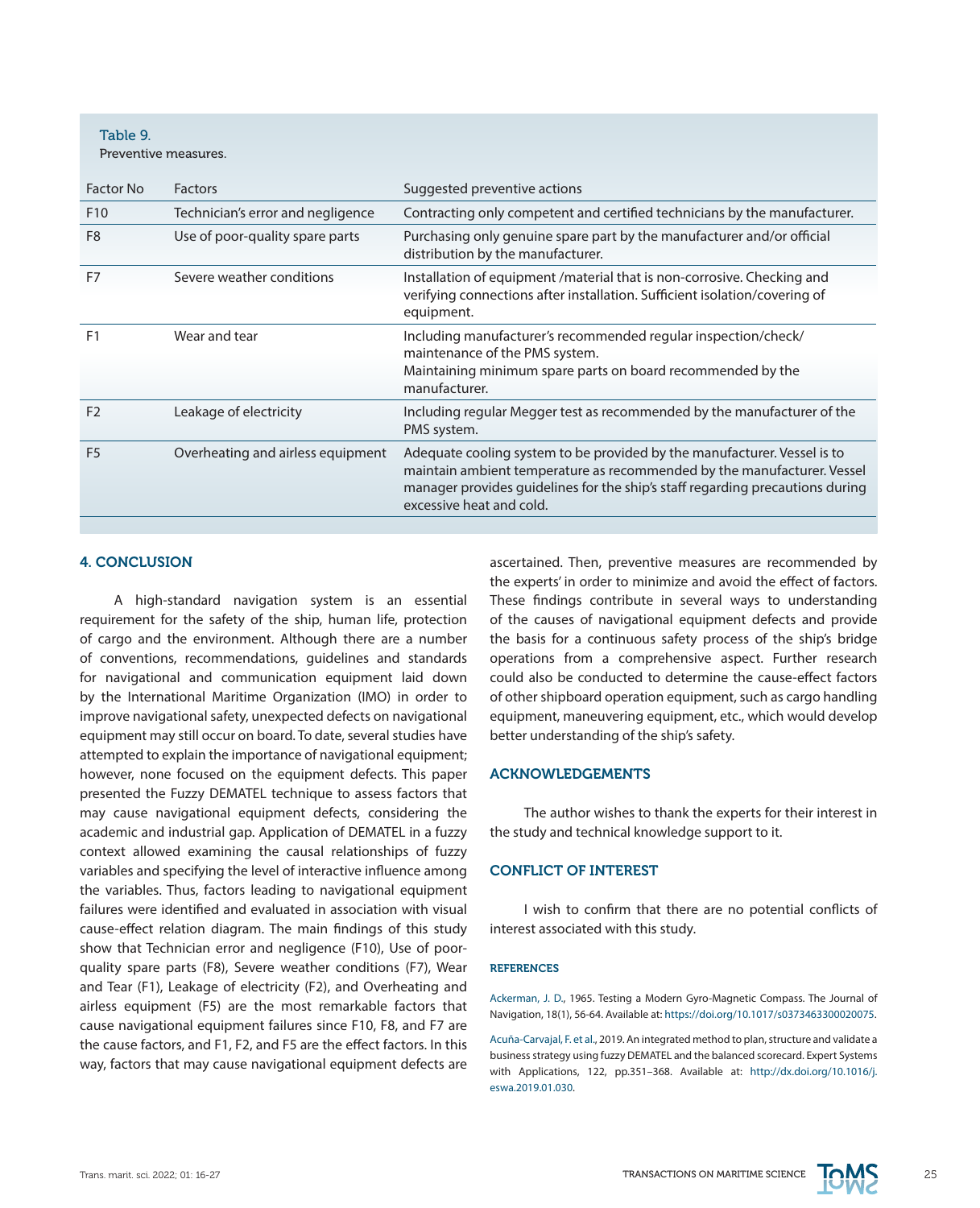Akyuz, E., & Celik, E., 2015. A fuzzy DEMATEL method to evaluate critical operational hazards during gas freeing process in crude oil tankers. Journal of Loss Prevention in the Process Industries, 38, 243-253. Available at: [https://doi.org/10.1016/j.](https://doi.org/10.1016/j.jlp.2015.10.006) [jlp.2015.10.006.](https://doi.org/10.1016/j.jlp.2015.10.006)

Baker, C. C., McSweeney, K. P., & McCafferty, D. B., 2002. April. Human factors and ergonomics in safe shipping: the ABS approach. In Proceedings of the Maritime Operations: The Human Element–7th Annual Conference, Washington, DC (pp. 23- 24). Available at: [http://citeseerx.ist.psu.edu/viewdoc/download?doi=10.1.1.638.14](http://citeseerx.ist.psu.edu/viewdoc/download?doi=10.1.1.638.1410&rep=rep1&type=pdf) [10&rep=rep1&type=pdf.](http://citeseerx.ist.psu.edu/viewdoc/download?doi=10.1.1.638.1410&rep=rep1&type=pdf)

Baykasoğlu, A. et al., 2013. Integrating fuzzy DEMATEL and fuzzy hierarchical TOPSIS methods for truck selection. Expert Systems with Applications, 40(3), pp.899–907. Available at: <http://dx.doi.org/10.1016/j.eswa.2012.05.046>.

Bole, A. G., Wall, A. D., & Norris, A., 2013. Radar and ARPA Manual: Radar, AIS and Target Tracking for Marine Radar Users. Butterworth-Heinemann. Available at: <https://doi.org/10.1016/b978-0-08-097752-2.00004-0>.

Brčić, D. et al., 2019. ECDIS transitional period completion: analyses, observations and findings. WMU Journal of Maritime Affairs, 18(2), pp.359–377. Available at: [http://dx.doi.org/10.1007/s13437-019-00173-z.](http://dx.doi.org/10.1007/s13437-019-00173-z)

Chaturvedi, S. K., 2019. Study of synthetic aperture radar and automatic identification system for ship target detection. Journal of Ocean Engineering and Science, 4(2), 173-182. Available at: [https://doi.org/10.1016/j.joes.2019.04.002.](https://doi.org/10.1016/j.joes.2019.04.002)

Chauvin, C. et al., 2013. Human and organisational factors in maritime accidents: Analysis of collisions at sea using the HFACS. Accident Analysis & Prevention, 59, pp.26–37. Available at: [http://dx.doi.org/10.1016/j.aap.2013.05.006.](http://dx.doi.org/10.1016/j.aap.2013.05.006)

Erol, S., & Başar, E., 2015. The analysis of ship accident occurred in Turkish search and rescue area by using decision tree. Maritime Policy & Management, 42(4), 377-388. Available at: <https://doi.org/10.1080/03088839.2013.870357>.

Gabus, A. & Fontela, E., 1972. World Problems, an Invitation to Further Thought within the Framework of DEMATEL, pp.1–8, Battelle Geneva Research Center, Geneva, Switzerland.

Gade, K., 2016., The seven ways to find heading. The Journal of Navigation, 69(5), 955-970. Available at: [https://doi.org/10.1017/s0373463316000096.](https://doi.org/10.1017/s0373463316000096)

Galehdar, E., Saghih, A. M. F., & Pooya, A., 2018. A Compilation Model for The Selection of Quality Management System Based on The Benefits of Their Application in The Automotive Industry by Using Dematel Fuzzy and Analytic Network Process. International Journal for Quality Research, 12(2). Available at: [https://doi.](https://doi.org/10.18421/IJQR12.02-03) [org/10.18421/IJQR12.02-03](https://doi.org/10.18421/IJQR12.02-03).

Gharakhani, D., 2012. The evaluation of supplier selection criteria by fuzzy DEMATEL method. Journal of Basic and Applied Scientific Research, 2(4), 3215-3224.

Govindan, K., Khodaverdi, R., & Vafadarnikjoo, A., 2015. Intuitionistic fuzzy based DEMATEL method for developing green practices and performances in a green supply chain. Expert Systems with Applications, 42(20), 7207-7220. Available at: <https://doi.org/10.1016/j.eswa.2015.04.030>.

Haghighat, N., 2017. Evaluating Airline Service Quality Using Fuzzy DEMATEL and ANP. Strategic Public Management Journal, 3(6), 57-77. Available at: [https://doi.](https://doi.org/10.20944/preprints201711.0031.v1) [org/10.20944/preprints201711.0031.v1.](https://doi.org/10.20944/preprints201711.0031.v1)

Han, X. J. el al., 2009. Study on ships safety control system. Marine Navigation and Safety of Sea Transportation (pp. 35-38). CRC Press. Available at: [https://doi.](https://doi.org/10.1201/9780203869345-7) [org/10.1201/9780203869345-7.](https://doi.org/10.1201/9780203869345-7)

Höhle, U., 1996., On the fundamentals of fuzzy set theory. Journal of mathematical Analysis and Applications, 201(3), 786-826.

Hong, S. B., 2015., A study on the effects of e-navigation on reducing vessel accidents. M.Sc. Thesis. World Maritime University.

IMO, 2020., International Maritime Organization, Maritime Safety / Navigation. Available at: [http://www.imo.org/en/OurWork/Safety/Navigation/Pages/Default.](http://www.imo.org/en/OurWork/Safety/Navigation/Pages/Default.aspx) [aspx](http://www.imo.org/en/OurWork/Safety/Navigation/Pages/Default.aspx), accessed on: 01.10.2020.

Jassbi, J., Mohamadnejad, F., & Nasrollahzadeh, H., 2011. A Fuzzy DEMATEL framework for modeling cause and effect relationships of strategy map. Expert systems with Applications, 38(5), 5967-5973. Available at: [https://doi.org/10.1016/j.](https://doi.org/10.1016/j.eswa.2010.11.026) [eswa.2010.11.026](https://doi.org/10.1016/j.eswa.2010.11.026).

Jeng, D. J. F., 2015. Generating a causal model of supply chain collaboration using the fuzzy DEMATEL technique. Computers & Industrial Engineering, 87, 283-295. Available at: [https://doi.org/10.1016/j.cie.2015.05.007.](https://doi.org/10.1016/j.cie.2015.05.007)

Kastrisios, C., & Pilikou, M., 2017. Nautical cartography competences and their effect to the realisation of a worldwide Electronic Navigational Charts database, the performance of ECDIS and the fulfilment of IMO chart carriage requirements. Marine Policy, 75, 29-37. Available at: [https://doi.org/10.1016/j.marpol.2016.10.007.](https://doi.org/10.1016/j.marpol.2016.10.007)

Keskin, G. A., 2015. Using integrated fuzzy DEMATEL and fuzzy C: means algorithm for supplier evaluation and selection. International Journal of Production Research, 53(12), 3586-3602. Available at: <https://doi.org/10.1080/00207543.2014.980461>.

Köckritz, O. et al., 2016. From Nautical Path Planning in ECDIS to Their Realisation Applied for Fully Actuated Ships. IFAC-PapersOnLine, 49(23), pp.115–120. Available at: [http://dx.doi.org/10.1016/j.ifacol.2016.10.330.](http://dx.doi.org/10.1016/j.ifacol.2016.10.330)

Legieć, W., 2016. Position cross-checking on ECDIS in view of international regulations requirements and OCIMF recommendations. TransNav: International Journal on Marine Navigation and Safety of Sea Transportation, 10. Available at: [https://doi.org/10.12716/1001.10.01.12.](https://doi.org/10.12716/1001.10.01.12)

Lin, C. L., & Tzeng, G. H., 2009. A value-created system of science (technology) park by using DEMATEL. Expert systems with applications, 36(6), 9683-9697. Available at: [https://doi.org/10.1016/j.eswa.2008.11.040.](https://doi.org/10.1016/j.eswa.2008.11.040)

Lin, R. J., 2013. Using fuzzy DEMATEL to evaluate the green supply chain management practices. Journal of Cleaner Production, 40, 32-39. Available at: [https://doi.org/10.1016/j.jclepro.2011.06.010.](https://doi.org/10.1016/j.jclepro.2011.06.010)

Luo, M., Shin, S. H., & Chang, Y. T., 2017. Duration analysis for recurrent ship accidents. Maritime Policy & Management, 44(5), 603-622. Available at: [https://doi.org/10.108](https://doi.org/10.1080/03088839.2017.1319983) [0/03088839.2017.1319983](https://doi.org/10.1080/03088839.2017.1319983).

Ma, F. et al., 2016. A novel marine radar targets extraction approach based on sequential images and Bayesian Network. Ocean Engineering, 120, pp.64–77. Available at: <http://dx.doi.org/10.1016/j.oceaneng.2016.04.030>.

Ma, F. et al., 2015. Classification of Automatic Radar Plotting Aid targets based on improved Fuzzy C-Means. Transportation Research Part C: Emerging Technologies, 51, pp.180–195. Available at: <http://dx.doi.org/10.1016/j.trc.2014.12.001>.

Mangla, S.K. et al., 2018. Benchmarking the logistics management implementation using Delphi and fuzzy DEMATEL. Benchmarking: An International Journal, 25(6), pp.1795–1828. Available at: [http://dx.doi.org/10.1108/bij-01-2017-0006.](http://dx.doi.org/10.1108/bij-01-2017-0006)

Mavi, R. K., & Standing, C., 2018. Critical success factors of sustainable project management in construction: A fuzzy DEMATEL-ANP approach. Journal of cleaner production, 194, 751-765. Available at:<https://doi.org/10.1016/j.jclepro.2018.05.120>.

Mentes, A. et al., 2015. A FSA based fuzzy DEMATEL approach for risk assessment of cargo ships at coasts and open seas of Turkey. Safety Science, 79, pp.1–10. Available at: [http://dx.doi.org/10.1016/j.ssci.2015.05.004.](http://dx.doi.org/10.1016/j.ssci.2015.05.004)